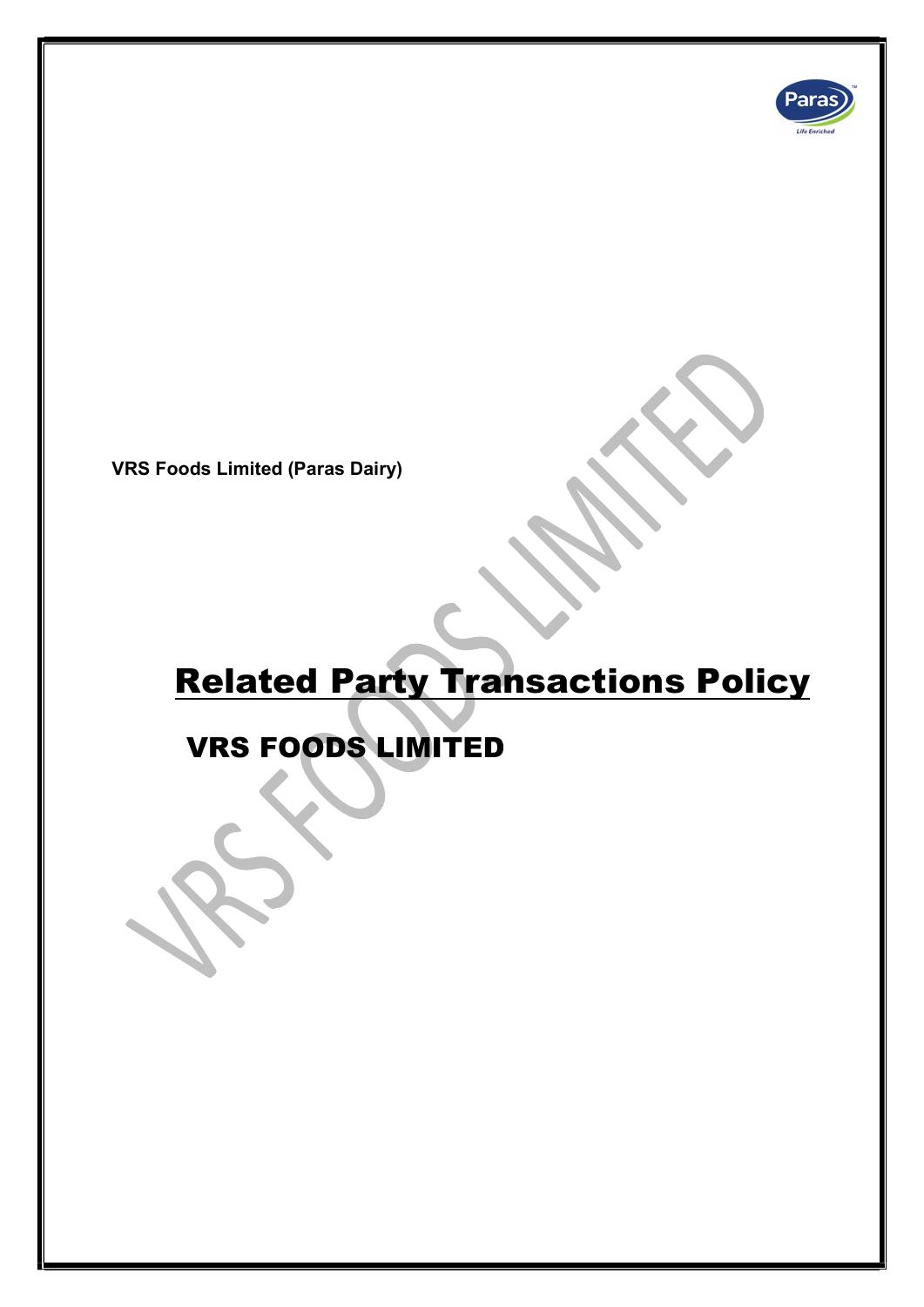

### INDEX

| <b>S. No.</b> | <b>Particulars</b>                            | Page |
|---------------|-----------------------------------------------|------|
|               |                                               | No.  |
|               | <b>About the Company</b>                      |      |
| 7             | <b>Objective of the Policy</b>                |      |
| 3             | <b>Definitions</b>                            |      |
|               | <b>Dealing with Related Party Transaction</b> |      |
|               | <b>Amendments</b>                             |      |
|               | <b>Disclosure</b>                             |      |

Page 2 of 4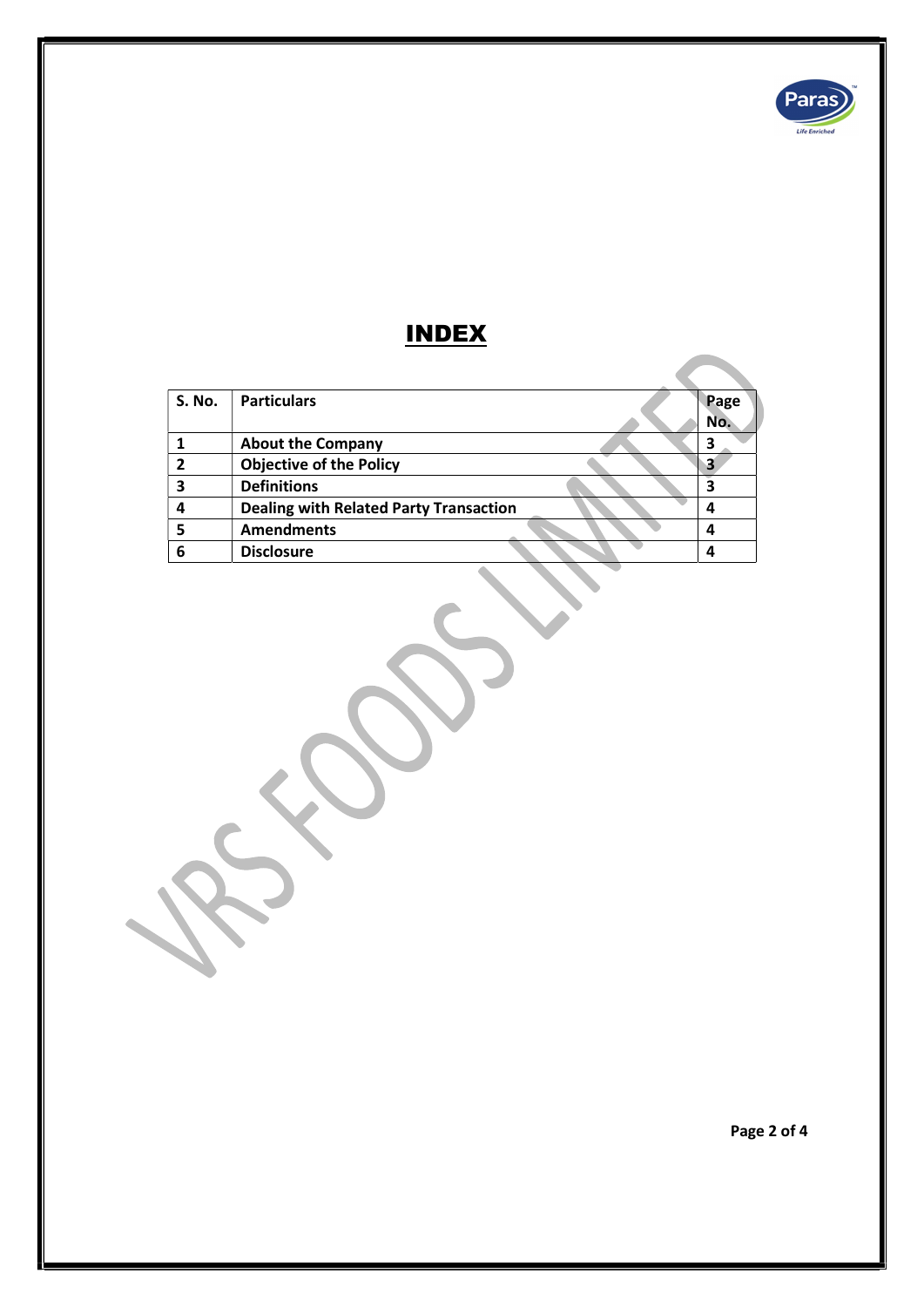

#### 1. ABOUT THE COMPANY

Paras history reflects back to 1960, when the procurement of milk started with 60 Litres of milk. The only fundamental that worked right from day one is the quality, which got reinforced everyday of progress. Ch. Ved Ram, the founder of the Company one the connoisseurs in the dairy farm industry, Ved Ram & Sons started as our partnership firm in April 1986. Our first unit was established in 1987 and the rapidly changing technology, production units are well armed with latest equipment's.

The Company has build a legacy of unmatched quality and is today recognized across the globe as a leading Manufactures, Exporters and Suppliers of wide range of Dairy Products. It has established itself as the market leader in dairy products, and research and technology development with the honesty, transparency, dedication and convictions the founding philosophy. The Company has been committed to growth, professional excellence & community development.

#### 2 OBJECTIVE OF THE POLICY

Related party transactions can present a potential or actual conflict of interest which may be against the best interest of the company and its shareholders. Considering the requirements for approval of related party transactions as per Section 188 of the Companies Act, 2013 ("Act") read with the Rules framed there under. VRS Foods Limited ("The Company") has formulated guidelines for identification of related parties and proper conduct and documentation of all related party transactions.

The Board of Directors ("the Board") of VRS Foods Limited ("the Company"), has adopted related party transactions policy and associated procedures with regard to Related Party Transactions, in line with the requirements of the Companies Act, 2013.

This Policy is intended to ensure that proper reporting, approval and disclosure processes are in place for all transactions between the Company and Related Parties.

#### 3. DEFINITIONS

"Arm's length transaction" means a transaction between two related parties that is conducted as if unrelated, so that there is no conflict of interest.

"Related Party" with reference to a Company, shall have the same meaning as defined in Section 2(76) of the Companies Act, 2013.

"Related Party Transaction" means Specified transaction mentioned in clause (a) to (g) of sub section 1 of Section 188 of the Companies Act, 2013.

"Transaction" with related party shall be construed to include single transaction or group of transaction in a contract.